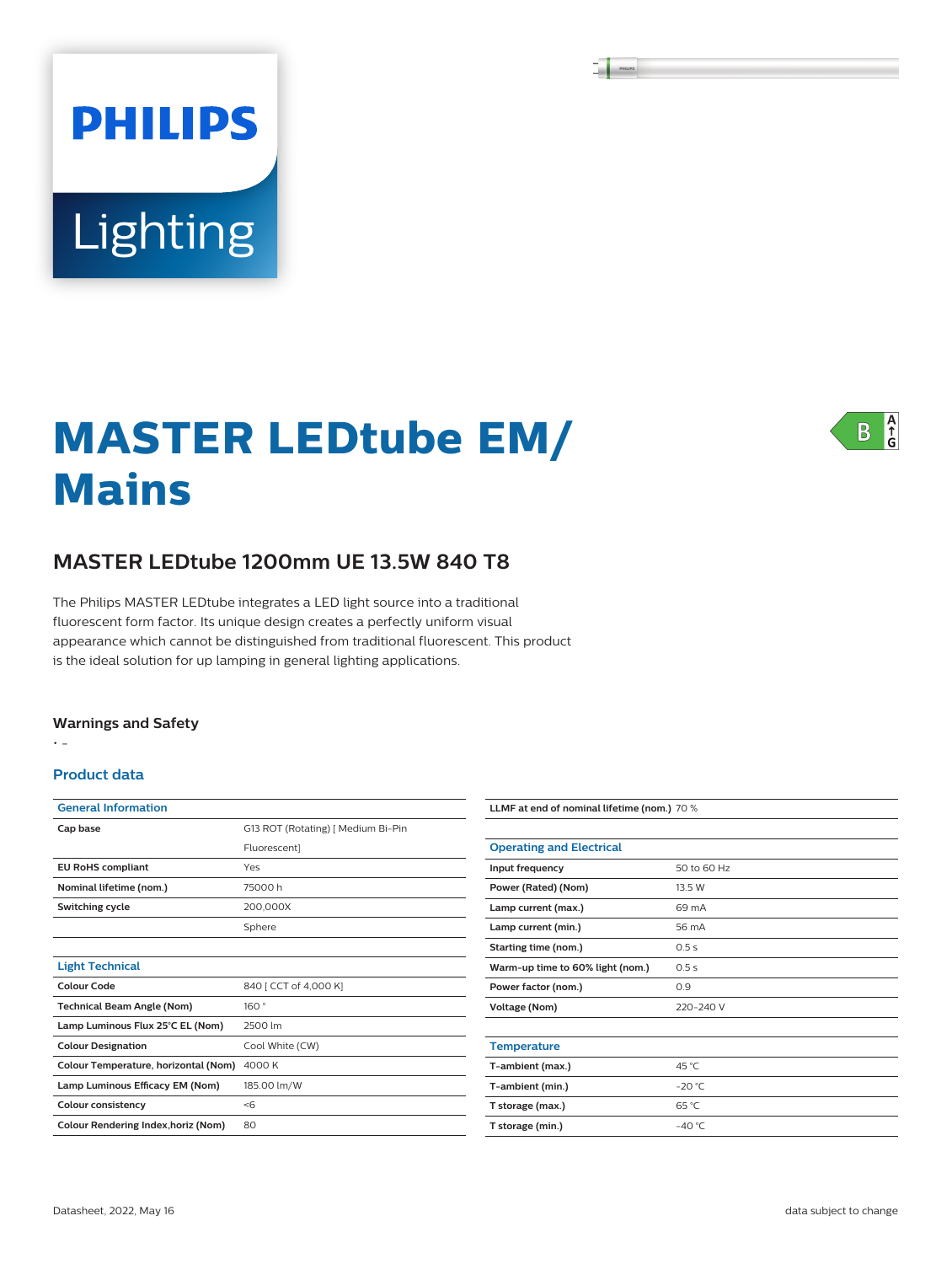#### **MASTER LEDtube EM/Mains**

| T-Case maximum (nom.)           | 55 °C                                |
|---------------------------------|--------------------------------------|
|                                 |                                      |
| <b>Controls and Dimming</b>     |                                      |
| Dimmable                        | No                                   |
|                                 |                                      |
| <b>Mechanical and Housing</b>   |                                      |
| <b>Lamp Finish</b>              | Frosted                              |
| <b>Bulb material</b>            | Glass                                |
| Product length                  | 1200 mm                              |
| <b>Bulb shape</b>               | Tube, double-ended                   |
|                                 |                                      |
| <b>Approval and Application</b> |                                      |
| <b>Energy Efficiency Class</b>  | B                                    |
| Energy-saving product           | Yes                                  |
| Approval marks                  | TUV                                  |
| Approval marks                  | RoHS compliance CE marking KEMA Keur |
|                                 | certificate                          |

| Energy consumption kWh/1,000 hours 14 kWh |                                       |
|-------------------------------------------|---------------------------------------|
|                                           | 453167                                |
|                                           |                                       |
| <b>Product Data</b>                       |                                       |
| Full product code                         | 871951433972900                       |
| Order product name                        | MASTER LEDtube 1200mm UE 13.5W 840 T8 |
| EAN/UPC - product                         | 8719514339729                         |
| Order code                                | 929003067002                          |
| SAP numerator – quantity per pack         |                                       |
| Numerator – packs per outer box           | 10                                    |
| <b>SAP</b> material                       | 929003067002                          |
| SAP net weight (piece)                    | $0.235$ kg                            |

#### **Dimensional drawing**



#### **Photometric data**

|                                                                                                                                                   |                                                                                                               | 1 x TLED 13 SW 4000K 9290030670         |
|---------------------------------------------------------------------------------------------------------------------------------------------------|---------------------------------------------------------------------------------------------------------------|-----------------------------------------|
|                                                                                                                                                   |                                                                                                               | 1 + 1500 km                             |
| <b>SECTION</b>                                                                                                                                    | <b>DOM dupons</b><br>unto minute daran<br>τ.<br><b><i>ISBNDADDAY MA</i></b><br><b><i>Longian's Total</i></b>  | -<br>.<br><b><i><u>Distance</u></i></b> |
| <b>MARCES</b><br>÷<br><b>Since press</b><br><b>Science 14</b><br><b>CONTRACTOR</b><br><b><i><u>PAKER</u></i></b><br><b>DOM BARTISTS</b><br>$\sim$ | <b>Annual Art and an american fill</b><br>==<br>.<br>==<br>==<br>c<br>----<br>≕<br><b>Tutt &amp; San Will</b> | <b>With A</b>                           |

**Product D1 D2 A1 A2 A3** MASTER LEDtube 1200mm 25.8 mm 28 mm 1198.2 mm 1205.3 mm 1212.4 mm UE 13.5W 840 T8



#### **LEDtube MAS 13,5W G13 2500lm 840-GUL**

**LEDtube MAS 13,5W G13 2500lm 840-POC**